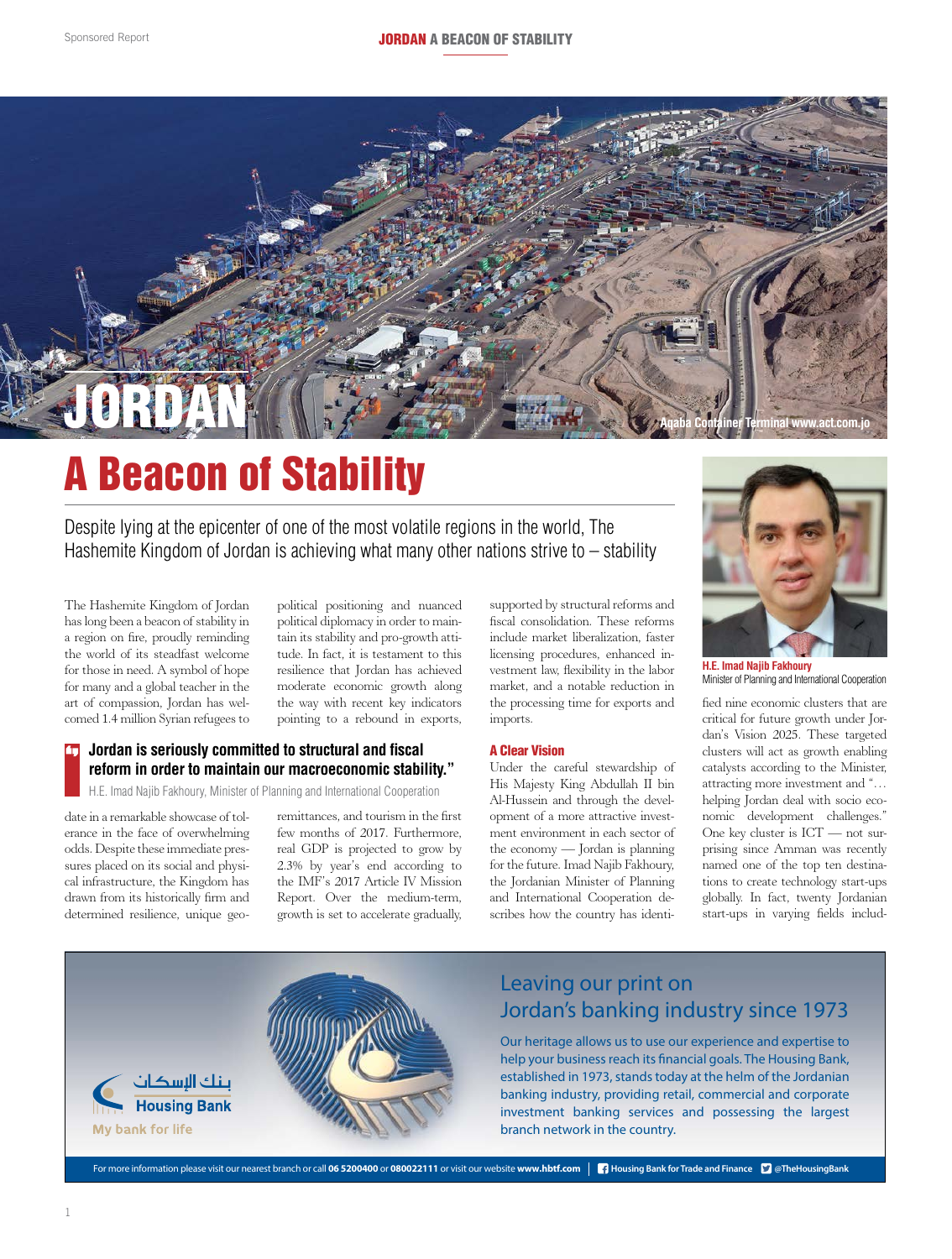ing e-commerce, content, weather, and gaming were featured during the recent World Economic Forum (WEF) in Jordan.

### Banking on Growth

The Jordanian banking sector, referred to as an "engine of growth" by Minister of Finance Omar Malhas, has traditionally been resilient with a highly diligent Central Bank at the forefront. According to the Minister, "…if you go back to 2008, our banking system was not impacted by the global financial crisis, unlike other regional banks. The reason is that the Central Bank is tough in implementing strict regulations when it comes to compliance." More recently, the sector has witnessed substantial results with some stand-out performers. Jordan Islamic Bank (JIB) for instance, now has assets totaling 6.35 billion USD. It has been globally awarded and showered with recognition by magazines such as The Banker for its determined focus on finan-

reflected in a total capital adequacy ratio of 17.7%. During the last four decades, Housing Bank fostered the development of modern banking in corporate, retail, and investment banking, in addition to acting as a major lender to a host of strategic projects implemented by the government and public institutions. Led by the impressive Ihab Saadi as CEO, Housing Bank is a pioneer in financing such mega-projects in Jordan — blazing a trail by enabling key initiatives in sectors such as energy and tourism.

#### Exports up Almost 30%

According to Minister of Industry, Trade and Supply, Yarub F. Qudah, Jordan's foreign trade policy is built around enhancing market access conditions for Jordanian products. The policy intends to increase and diversify national exports by providing technical support and capacity-building programs under the umbrella of the nation's Vision 2025.

### **"The ten-year blueprint for economic and social development, Vision 2025, represents a roadmap to achieving economic growth for Jordan."**

H.E. Yarub F. Qudah, Minister of Industry, Trade and Supply

cial inclusion and their world-leading adherence to Islamic finance and Sharia principles. Furthermore, the bank received an appreciation letter from the International Organization for Standardization (ISO) in Geneva for its participation in social responsibility projects — putting Jordan on the map. Housing Bank for Trade and Finance (Housing Bank), also leads by example within the banking sector. The market leading institution closed 2016 with a net profit of 185 million USD representing an increase of 5.8% on the year before. This further bolstered the bank's capital generation capacity, which is

Exports from Jordan went up 28.4% year-on-year to 465 JOD million in January of 2017, as sales rose for clothing and accessories (13.1%); pharmaceutical products (116.5%); vegetables and fruits (65.4%) and crude potash (7.4%). Within the apparel sector, the success of one company in particular is a remarkable example of what is possible in Jordan. Sanal Kumar from India, with global management experience in the multi-faceted garment industry, believed in Jordan and concluded that the country's Free Trade Agreement (FTA) with the United States was second to none in the region. His company, Classic Fashion Apparel Industry Co. Ltd. is now an undisputed export champion, adding clients to their portfolio such as Gap, American Eagle and JC Penny last year alone. They join an already impressive US customer list that includes Under Armor and Walmart. Kumar believes his company's 'secret weapon' is its tireless focus on value addition. He continues, "We are always making sure that we are ahead of anything our customer needs, serving them on time with the highest quality products on the market and meeting all compliance standards. That is our motto and it has worked very well." Employing over 20,000 people from around the world but based in Jordan, Classic Fashion Apparel Industry places high value on employee satisfaction — building a state-of-the-art 4,500m² indoor sports hall specifically for them, while all employees enjoy meals three times per day. In terms of social responsibility, the company actively engages with the local community by educating 2,500 women. The founder is a firm believer in empowering this communal base as he selflessly reports it is "… their factory as much as mine."

Part of the Jordanian effort to economically rejuvenate, is boosted by the government's intelligent focus on the development of strategic industrial estates and Special Economic Zones (SEZs), complete with tempting incentives. This forward-looking approach, has enabled Jordan to compete for world-leading companies. In King Hussein Business Park in the capital city of Amman for instance, the tenant list reads like something straight out of Silicon Valley. Microsoft, Dell, Samsung, Hewlett-Packard, LG and Schneider Electrical sit side by side with regional giants like Arabia Weather.



## Spotlight on Aqaba Container Terminal (ACT)

## A Transformative Public Private Partnership

The port of Aqaba, Jordan's only seaport, was once the Kingdom's chief inhibitor of trade. Yet with the vision of His Majesty King Abdullah II bin Al-Hussein and the right partner, a miracle was brewing. Upon taking over the management of Aqaba Container Terminal (ACT) in 2004, APM Terminals utilized their global expertize in order to radically transform what was once a stagnant and inefficient port. Within one year of their entry, the port was completely computerized and the anchorage waiting time — once 129 hours vanished. Average port stays dropped from 8 days to just a few hours and shipping industry players observed a remarkable transformation. Soon after, the port was chosen by Lloyds as one of the 3 best terminals in the Middle East. Today, the port has grown into a mature main-liner facility, playing a fundamental role in the Jordanian and regional economies. APM Terminals, in partnership with Aqaba Development Corporation, have built a high-performance gateway for the Jordanian market, as well as for transit cargo regionally.



# **Tailored to Perfection**

Impeccably tailored premium garments are the hallmark of Classic Fashion, thanks to the industry-friendly climate in lordan, the total dedication of the team and an uncompromising commitment to the highest quality.



Visit www.classicfashionapparel.com | Call: +962 2739 1369 | Fax: +962 2739 1368 Classic Fashion Apparel Industry Ltd. Co., Al Hassan Industrial Estate, P.O. Box 54, Ramtha, Irbid, Jordan e-mail:info@classicfashionapparel.com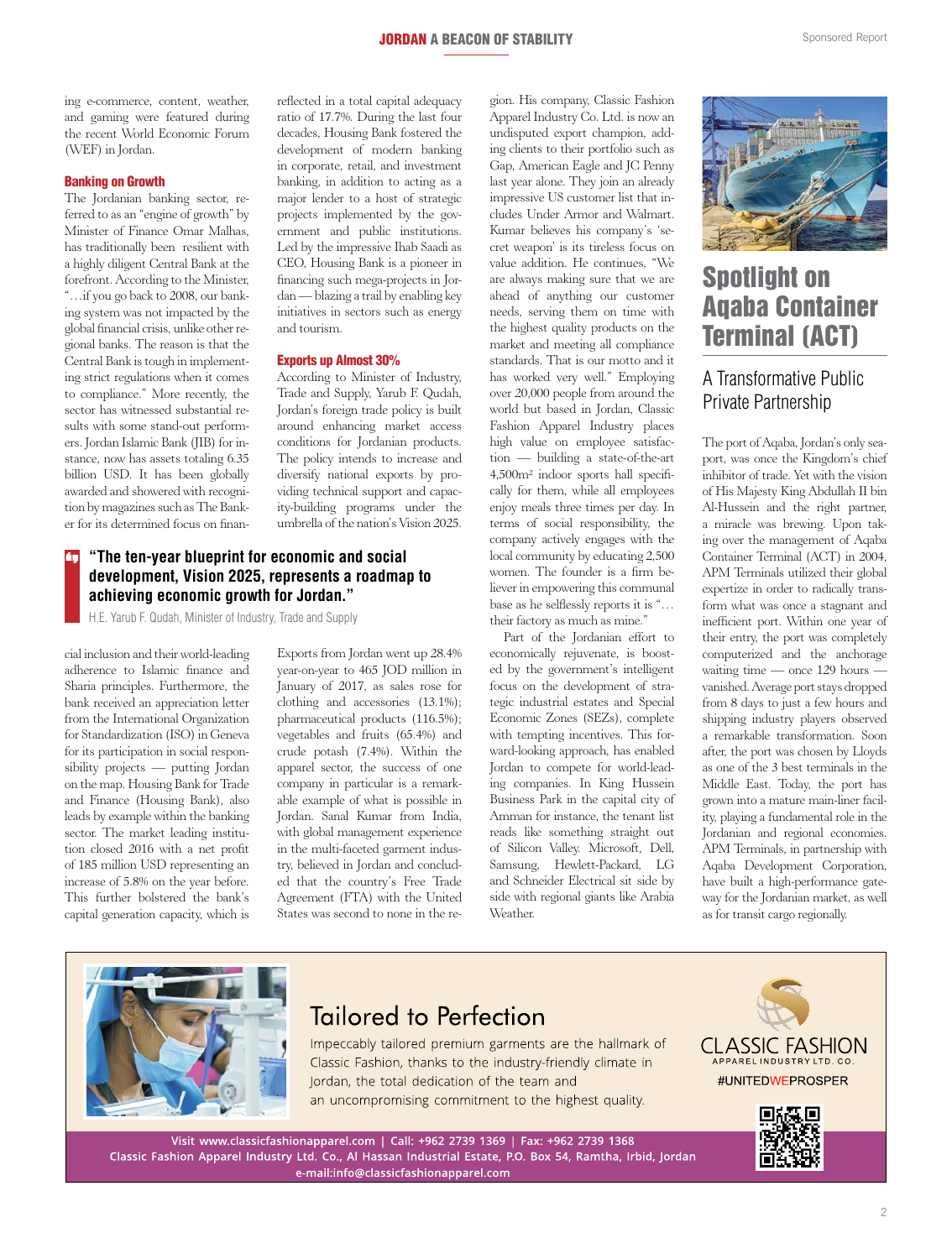# Energy Security and Mineral Resources

### Responsible Natural Resource Management and Energy Security are Paramount to Jordan's Sustainable Future

As global demand for food continues to increase due to soaring population growth, so too does the importance of the Jordanian potash industry. Potash is a necessary ingredient for providing balanced fertilization for soils.

This, coupled with dwindling agricultural space translates into higher demand for fertilizers. Strategically positioned at the convergence of three continents, Jordan produces about 4% of the world's demand for potash, according to the President of Arab Potash, Brent E. Heimann. Employing 2,000 people, Arab Potash places an admirable emphasis on social responsibility and employee personal safety - utilizing their North American style

of management. As a company, "giving back is extremely important for us" explains Heimann. "We operate in Ghor Al-Safi, one of the poorest areas in Jordan and about 40% of our workforce comes from there. Our CSR encompasses all of Jordan but it is heavily focused on that area and we are just finalizing a 2.8 million USD addition to the local hospital and have built three complete schools in the region." The company is gearing up for expansion. Heimann continues: "What helps us in Jordan is our location relative to some of the world's biggest potash consumers like India and China and I think future growth for fertilizers is going to be in sub-Saharan Africa which



we are very well poised to serve."

Over the course of more than half a century, Jordan Petroleum Refinery Co. Ltd. (JPRC) managed to maintain energy security and supply the domestic market with all its petroleum needs. This has saved the Jordanian economy significant amounts of foreign currency.

As Abdel Karim Alawin, CEO of JPRC highlights, the economic and social role that the company has played cannot be overstated. "Since we started production, thousands of Jordanians have been employed by JPRC. Not only are we an employer, but we also train a vast number of individuals and thousands of people passed through JPRC to the Gulf region." A proponent of the multiplier effect, JPRC contributed to supporting sectors such as electricity, transportation and construction. JPRC has always been an ambitious company and continues in impressive phases of expansion.

Today, in a liberalized market, JPRC remains the sole refinery and is majorly focused on the environment. For two years now, a Sulfur Recovery Plant has been operational, positively contributing to their environmental impact. Since Jordan is one of the poorest countries in the world in terms of water resources, this technologically capable company extensively uses air cooling rather than water cooling.



 $-96265651248$ P.O.Box 1470 Amman 11118 Jordan E-mail info@arabp www.arabpotash.com

The best working environment for the finest potash The Arab Potash Company was established in 1956 as a publish<br>areholding company with its head office in Amman, Jordan, We and<br>our affiliate and subsidiary companies specialize in extracting<br>pure refining, and marketing pot